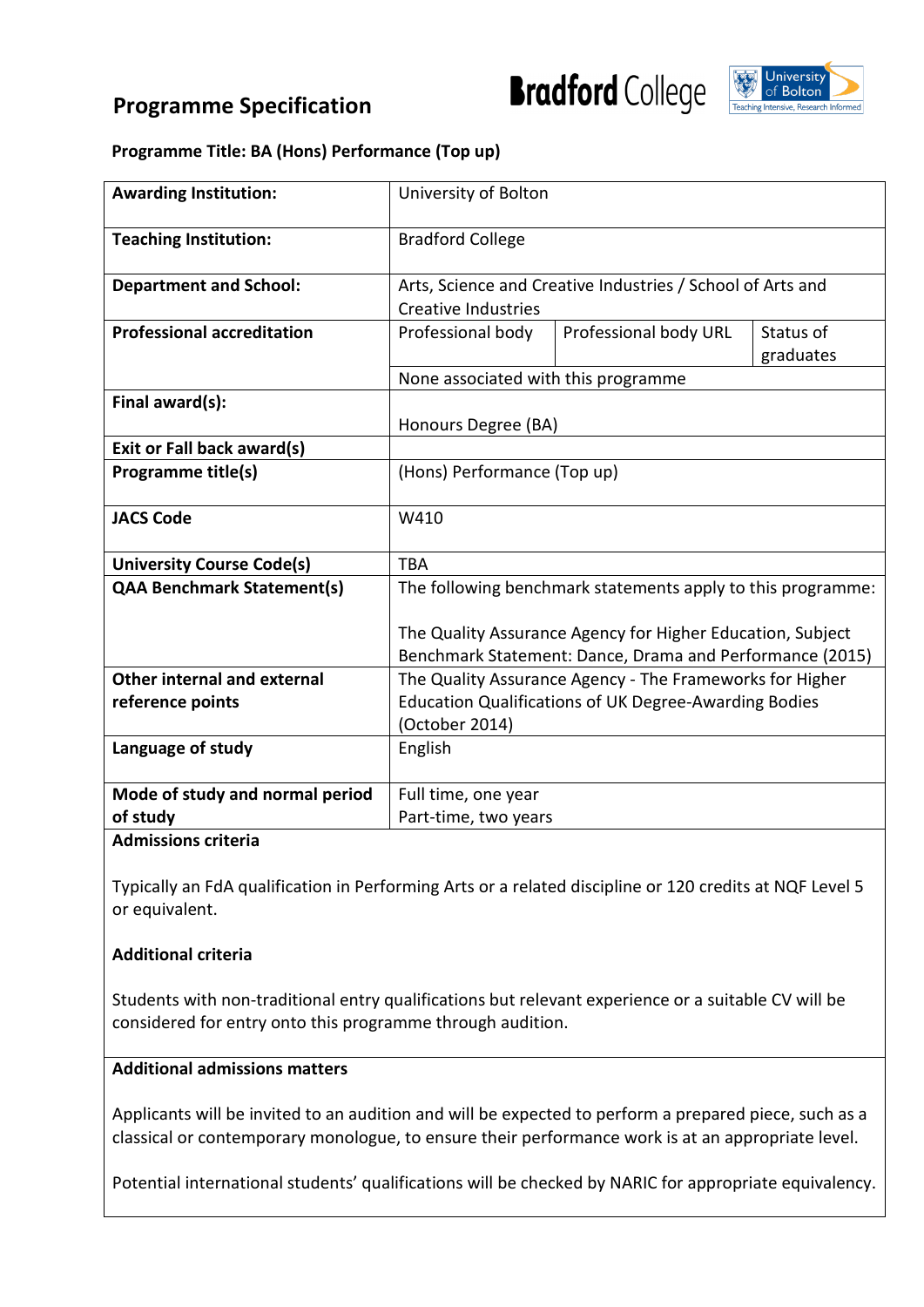International students are additionally required to achieve a specified level on IELTS or equivalent. Please consult the admissions department for further details.

# **Fitness to practise declaration**

N/A

# **Aims of the programme**

*The principal aims of the programme are to:*

- Further develop your skills, knowledge and experience in order to become a successful practitioner within the performing arts industry and other related fields.
- Enhance your employability within the creative industries by promoting a collaborative approach to teaching and learning across different disciplines.
- Enable you to pursue further study at post-graduate level.
- Enable you to develop and embed critical and theoretical approaches to a range of media and sources of information.
- Enable you to engage in a stimulating curriculum that reflects industry practice and encompasses new developments and trends.
- Support you in producing innovative and original work as a performer and/or director/producer.
- Enable you to participate in both performance and higher education, regardless of your background or whether you are from an under-represented group in the community.
- Enable you to make a contribution to the performing arts industry through developing the relevant skills and understanding of the professional standards.
- Enable you to become a capable and well-rounded Performance graduate who will make a contribution to the labour market needs of the local, regional, national and global economies having developed appropriate knowledge and skills covering a broad range of specialist skills

# **Distinctive features of the programme**

This Level 6 Top-up programme is designed to allow both students from a prior approved qualification and applicants with relevant experience to progress to an honours level degree.

Non-traditional entry qualifications may be considered for entry to the programme in accordance with the college's RPEL (Recognition of Prior Experiential Learning) policy.

- The programme is delivered by experienced practicing Performing Arts professionals and academics who have a wide range of skills and relevant industry experience in TV, Film and Theatre. For example, working with ITV, BBC, Channel 4, Sky, The Bolton Octagon, The Royal Exchange in Manchester and The Lawrence Batley in Huddersfield.
- The programme encompasses a broad range of learning and teaching opportunities in performance including conceptual, technical and commercial areas.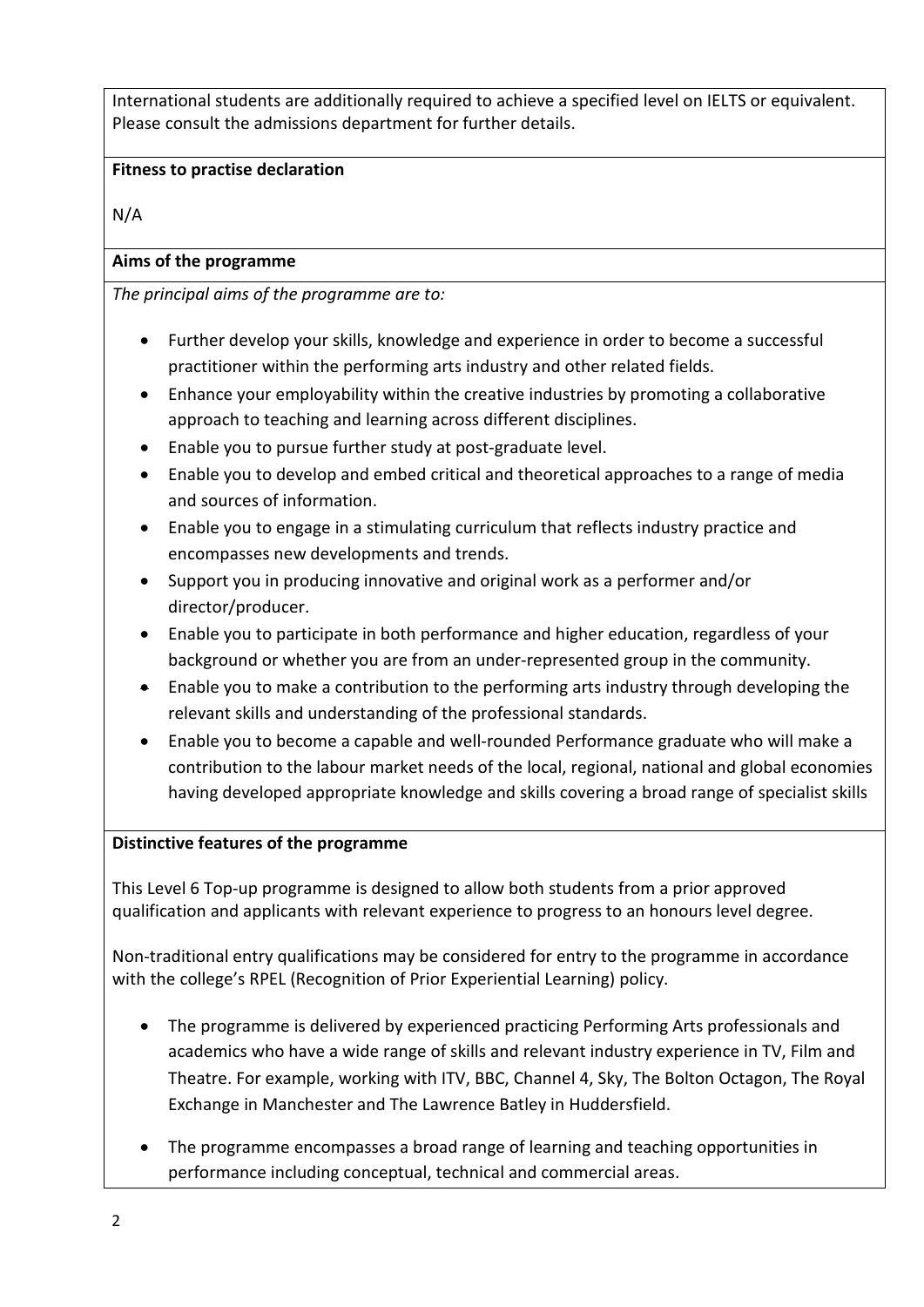- The programme builds on your previous learning and experience, giving you the opportunity to produce work of a professional standard within your Performing Arts specialism.
- The programme prepares you for the reality of a challenging and competitive industry. It gives you a range of experiences and roles to fully prepare you for a portfolio career in the Performing Arts, such as writing, accounting, directing, producing and promotion.
- The department has significant partnerships with local venues, companies and organisations to ensure that professional experience is embedded within your programme.
- Students will be given the opportunity to participate in projects with the Performing Arts Graduate Theatre Company, offering a bridge into the industry.
- The programme provides the opportunity to work collaboratively across different disciplines, creating a professional and vocational experience. For example, this could include music students, as part of a Musical and Film, Media and Media Make-up students on film projects.
- Students in their final year will perform in a 'Showcase' which they plan and organise and invite industry professionals. This potentially gives students the opportunity to meet and perform in front of agents and casting directors as well as other industry contacts, possibly in an external venue.
- The College was the first FE/HE provider to be a Lead Associate school of The Royal Shakespeare Company, which gives students the opportunity to work directly with the RSC and be involved in their projects and workshops.
- The department is fully equipped with industry standard equipment and facilities including two performance spaces. Both the Lister drama studio and The Spinning Shed Theatre space are equipped with a full lighting rig and PA.
- The programme offers a range of opportunities to enhance your learning. For example, overseas trips, visiting guest lecturers, live performance opportunities and professional commissions.
- The department offers you a high level of pastoral and academic support with accessible and helpful tutors.
- The College is committed to working in partnership with students recognising the importance of the student voice and providing regular and timely informal and formal feedback to all students to support their learning experience and development as a practitioner.

# **Programme learning outcomes**

# **K. Knowledge and understanding**

On completion of the programme successful students will be able to demonstrate systematic knowledge and understanding of:

K1. the importance of key practitioners, practices and trends in the performing arts industry

K2. the full range of fundamental physical processes required for performance including vocal and acting techniques

K3. the creative processes by which performance is made, realised and managed K4. the disciplinary relationship between theory and practice

**C. Cognitive, intellectual or thinking skills**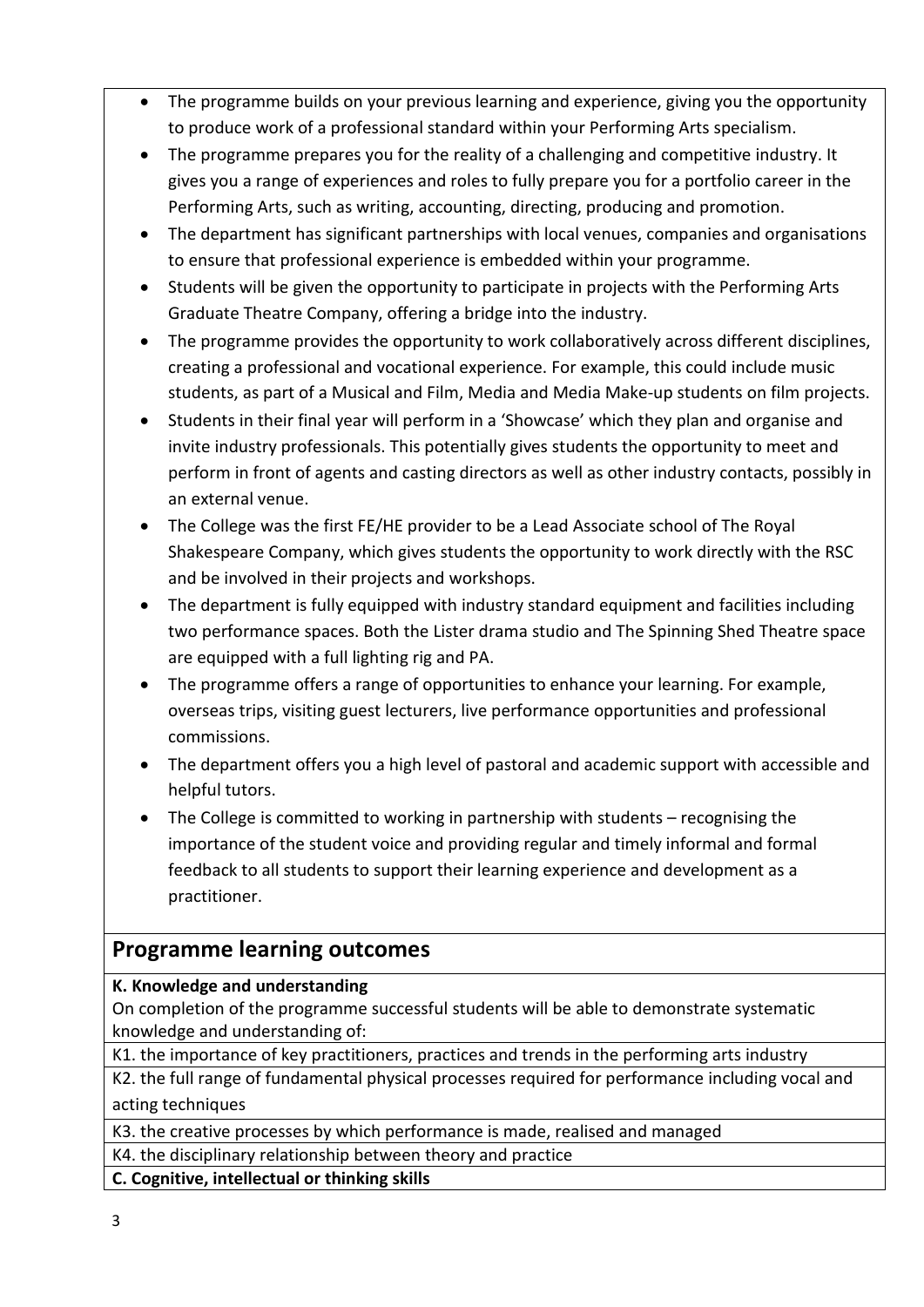On completion of the programme, successful students will be able to demonstrate the ability to:

C1. critically analyse and evaluate performance, using appropriate theories and methods

C2. apply critical problem solving and creative thinking skills as a performer in relation to professional industry standards

C3. develop critical discourses and theories in relation to the performing arts and its cultural significance

C4. develop appropriate research methodologies and investigative skills to explore the performing arts

# **P. Practical, professional or subject-specific skills**

On completion of the programme, successful students will be able to demonstrate the ability to:

P1. collaborate in the conception, creation, production, presentation and evaluation of performance

P2. develop industry standards in the practice of voice and characterisation for performance using a variety of acting techniques

P3 prepare to enter the performing arts industry by developing a range of skills that will enhance employability

P4. apply a range of professional competencies, skills and techniques, personal qualities and attributes essential for a successful career within the performing arts

**T. Transferable, key or personal skills**

On completion of the programme, successful students will be able to demonstrate the ability to:

T1. conduct research, communicate information and express ideas effectively using a range of methods

T2. determine and reflect on academic, professional and personal goals

T3. manage themselves in terms of time, organisation, engagement, motivation, initiative and resilience

T4. utilise current marketing, self-promotion and entrepreneurialism within the Creative economy.

## **Programme structure**

**Full-Time route**

**Year 1**

| Semester 1                                                       | Semester 2          |  |  |  |  |  |  |  |
|------------------------------------------------------------------|---------------------|--|--|--|--|--|--|--|
| Advanced Creative Practice                                       | Independent Project |  |  |  |  |  |  |  |
| Individual Case Study                                            |                     |  |  |  |  |  |  |  |
| Freelance Working and Self Employment in the Creative Industries |                     |  |  |  |  |  |  |  |

#### **Part Time Route**

#### **Year 1**

| Semester 1                        | Semester 2 |  |  |  |  |  |  |  |  |
|-----------------------------------|------------|--|--|--|--|--|--|--|--|
| <b>Advanced Creative Practice</b> |            |  |  |  |  |  |  |  |  |
| <b>Individual Case Study</b>      |            |  |  |  |  |  |  |  |  |
|                                   |            |  |  |  |  |  |  |  |  |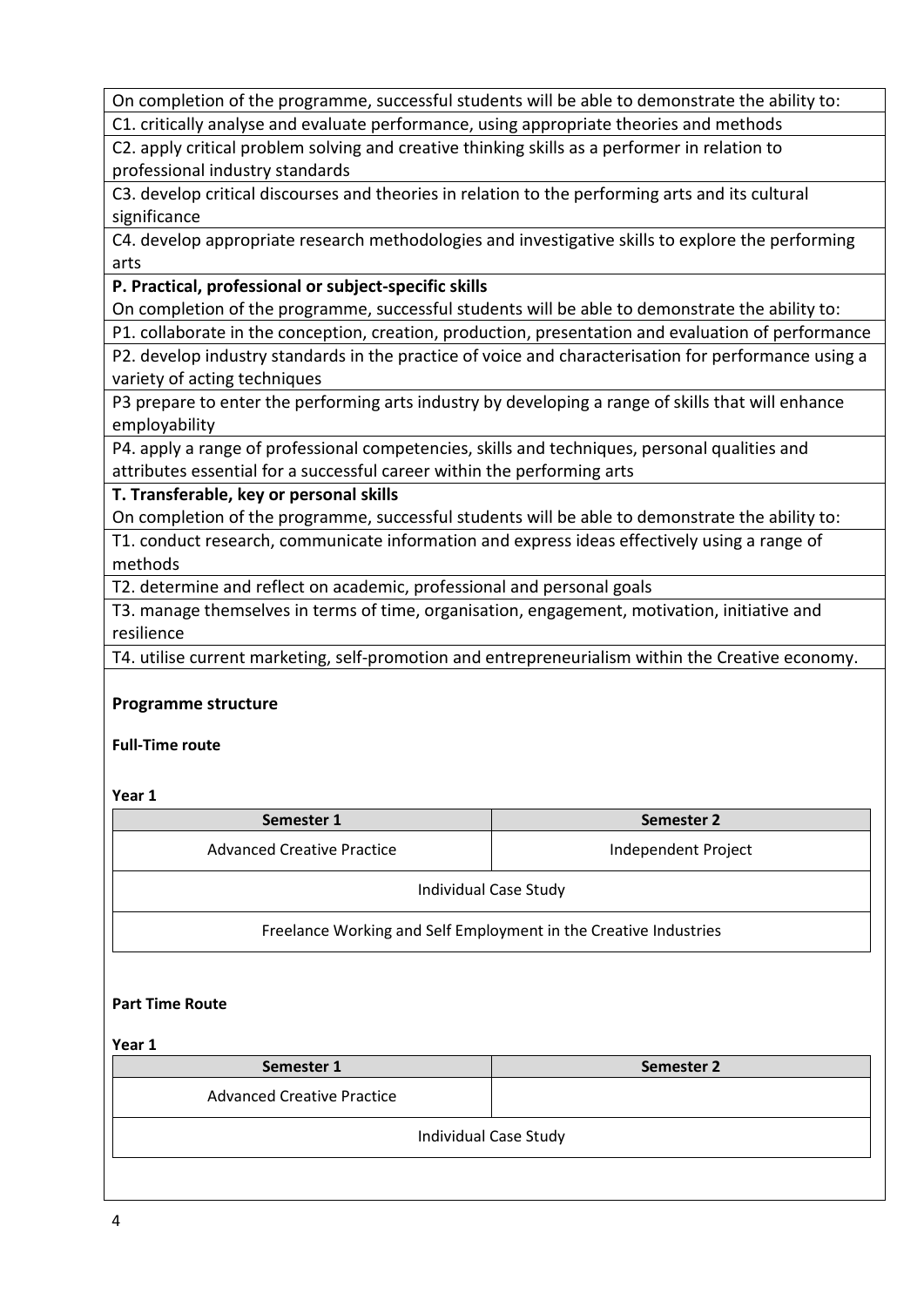| Year 2                                                           |                                                                     |            |                                 |                |                               |  |  |  |  |  |  |
|------------------------------------------------------------------|---------------------------------------------------------------------|------------|---------------------------------|----------------|-------------------------------|--|--|--|--|--|--|
|                                                                  | Semester 1                                                          | Semester 2 |                                 |                |                               |  |  |  |  |  |  |
| Freelance Working and Self Employment in the Creative Industries |                                                                     |            |                                 |                |                               |  |  |  |  |  |  |
|                                                                  |                                                                     |            | Independent Project             |                |                               |  |  |  |  |  |  |
|                                                                  |                                                                     |            |                                 |                |                               |  |  |  |  |  |  |
| <b>Module Code</b>                                               | <b>Module title</b>                                                 |            | Core/<br><b>Option</b><br>(C/O) | <b>Credits</b> | Length<br>(1, 2 or 3 periods) |  |  |  |  |  |  |
|                                                                  | Advanced Creative Practice.                                         |            | C                               | 40             | 1 Semester                    |  |  |  |  |  |  |
|                                                                  | Individual Case Study                                               |            | C                               | 20             | 2 Semesters                   |  |  |  |  |  |  |
| HNUB60030                                                        | Freelance Working and Self Employment in the<br>Creative Industries |            | C                               | 20             | 2 Semesters                   |  |  |  |  |  |  |
| HNUB60027                                                        | Independent Project                                                 |            | C                               | 40             | 1 Semester                    |  |  |  |  |  |  |

# **Learning and teaching strategies**

This programme underpins the development of your practical skills as a performer with key theories, context and the development of academic skills. The programme is intended to be predominantly practical in its assessment and delivery, but with key theories and contextual information delivered as part of the course programme to underpin these practices. You are expected to develop vocational skills that will help you to learn in a more real world and vocational scenario. This could be through putting on a performance project or working with students from a different department to produce the piece of assessed work.

The e-learning strategy has been incorporated into the lessons to enhance the learning experience. You will use technology within some of the sessions for composition and notation. You may also notate pieces of written work by creating a blog or website. You will also utilise the College's own VLE (Moodle). All the resources are posted on here, and you can engage further with it by taking quizzes and submitting assignments via 'Turnitin'.

Tutorial sessions are worked in to the scheme of work for each module to ensure that you are offered one to one support with your transition and to ensure that you have a clear understanding of what is required in each module. You will also be supported through regular assessment workshops to work through any questions that you may have in terms of the progression of the module and essentially the assessment for the module

There will also be guest masterclasses from visiting professionals periodically throughout the year to give further context to the content delivered in the lectures.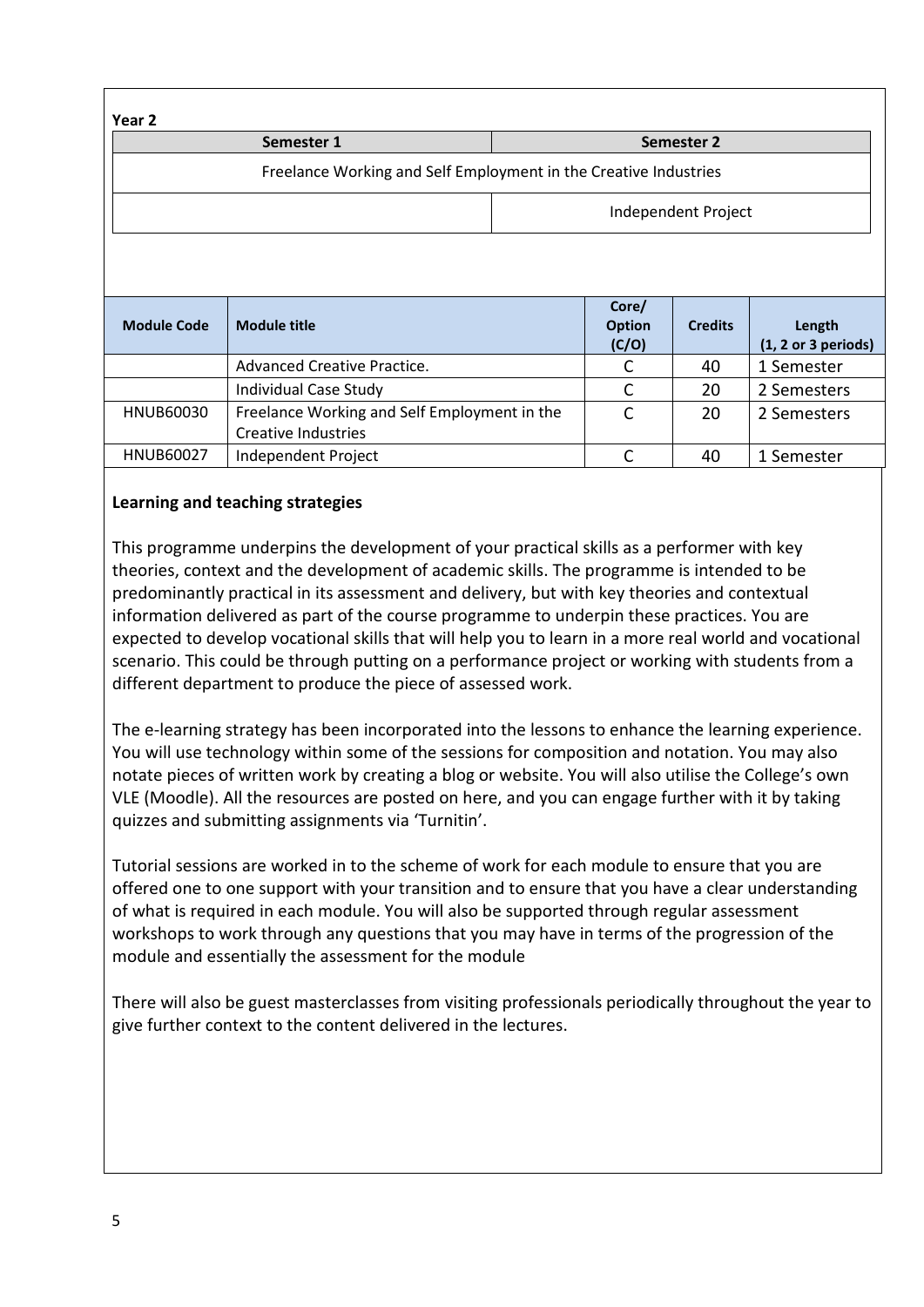## **Learning activities (KIS entry)**

| <b>Course Year</b>                         | HF6 |
|--------------------------------------------|-----|
| Scheduled learning and teaching activities | 34% |
| Guided independent study                   |     |

#### **Assessment strategy**

Within each module handbook there is an assessment plan giving you information about when each assignment is handed out and submitted. This also allows you to plan your time and manage your workload effectively.

The format of the work submitted for assessment should reflect what is stated in the module handbook. This could be in the form of an essay, presentation, performance, vlog, blog, viva voce or portfolio. Across the programme a range of assessment formats will be utilised that will reflect the nature of the module (theory or practical) and to account for different learning styles.

There will be collaborative work with students from your programme and from other areas of the School. The assessment methods for these projects will be in the form of a finished piece of work that is of a professional standard. This could be in the form of a collaborative performance with an accompanying vlog, a recorded performance or live show.

Critical reflection forms a major part of the assessment for all the modules, with the development of portfolios, viva voces, blogs and vlogs providing much of the evidence for your reflection of learning and development.

This project based work allows for formative assessment to be ongoing throughout a module. Your tutors will maintain close contact with you throughout these projects, giving evidence for both formative and summative assessment whilst the module progresses.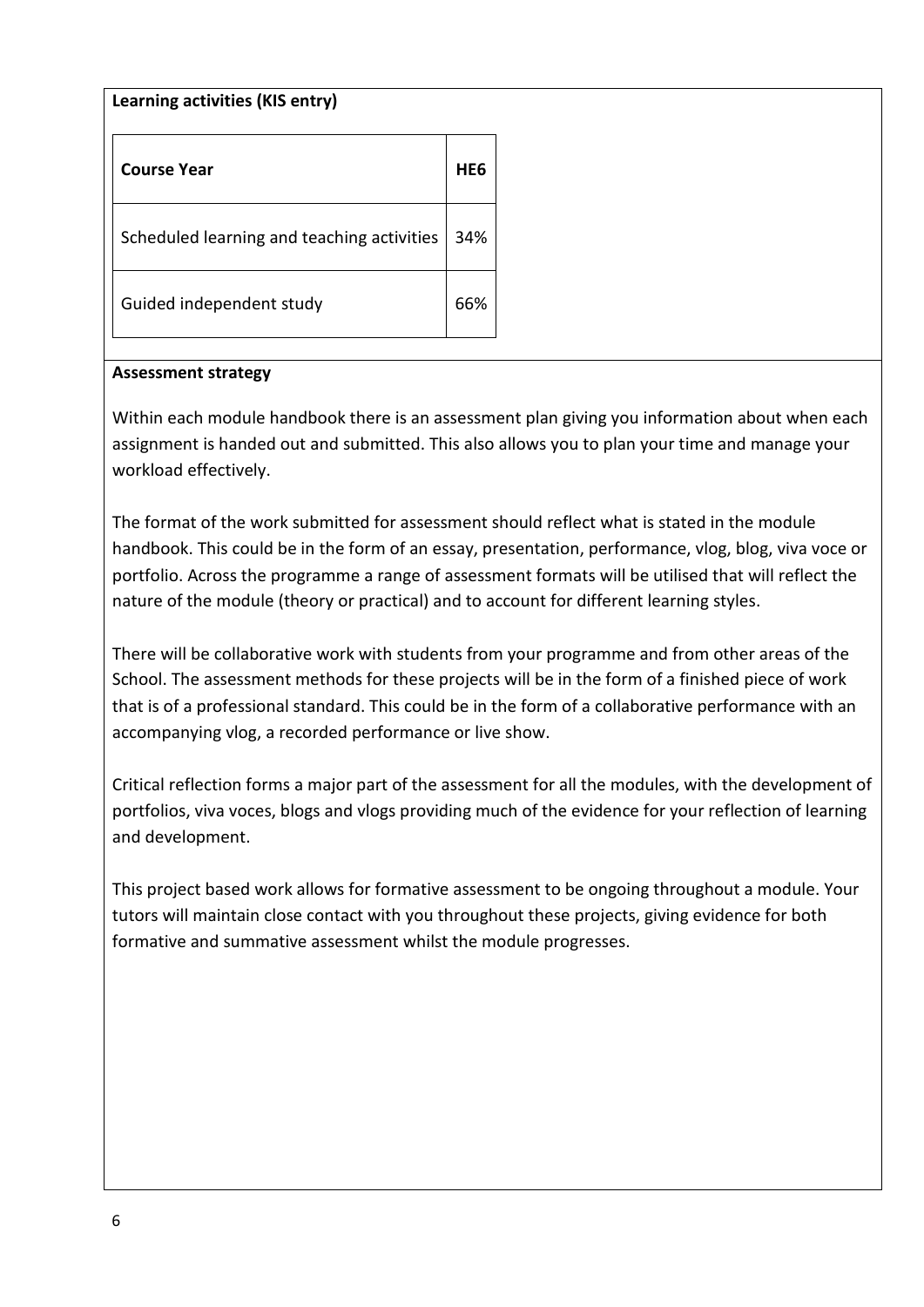# **Assessment methods (KIS entry)**

| <b>Course Year</b> | HE6 |
|--------------------|-----|
| Written exams      | 0%  |
| Coursework         | 30% |
| Practical          | 70% |

#### **Assessment regulations**

Assessment Regulations for Undergraduate Programmes apply to this programme.

Regulations can be found at:

<https://www.bolton.ac.uk/about/governance/policies/student-policies/>

# **Grade bands and classifications**

#### **Degree**

| Grade               | <b>Mark</b> |
|---------------------|-------------|
| First               | 70-100%     |
| <b>Second Class</b> | 60-69%      |
| Pass                | 40-59%      |

## **Role of external examiners**

External examiners are appointed for all programmes of study. They oversee the assessment process and their duties include: approving assessment tasks, viewing assessed samples of work with corresponding feedback/feed forward, reviewing assessment marks, attending assessment boards and reporting to the University on the assessment process.

They support both staff and students in the teaching and learning process.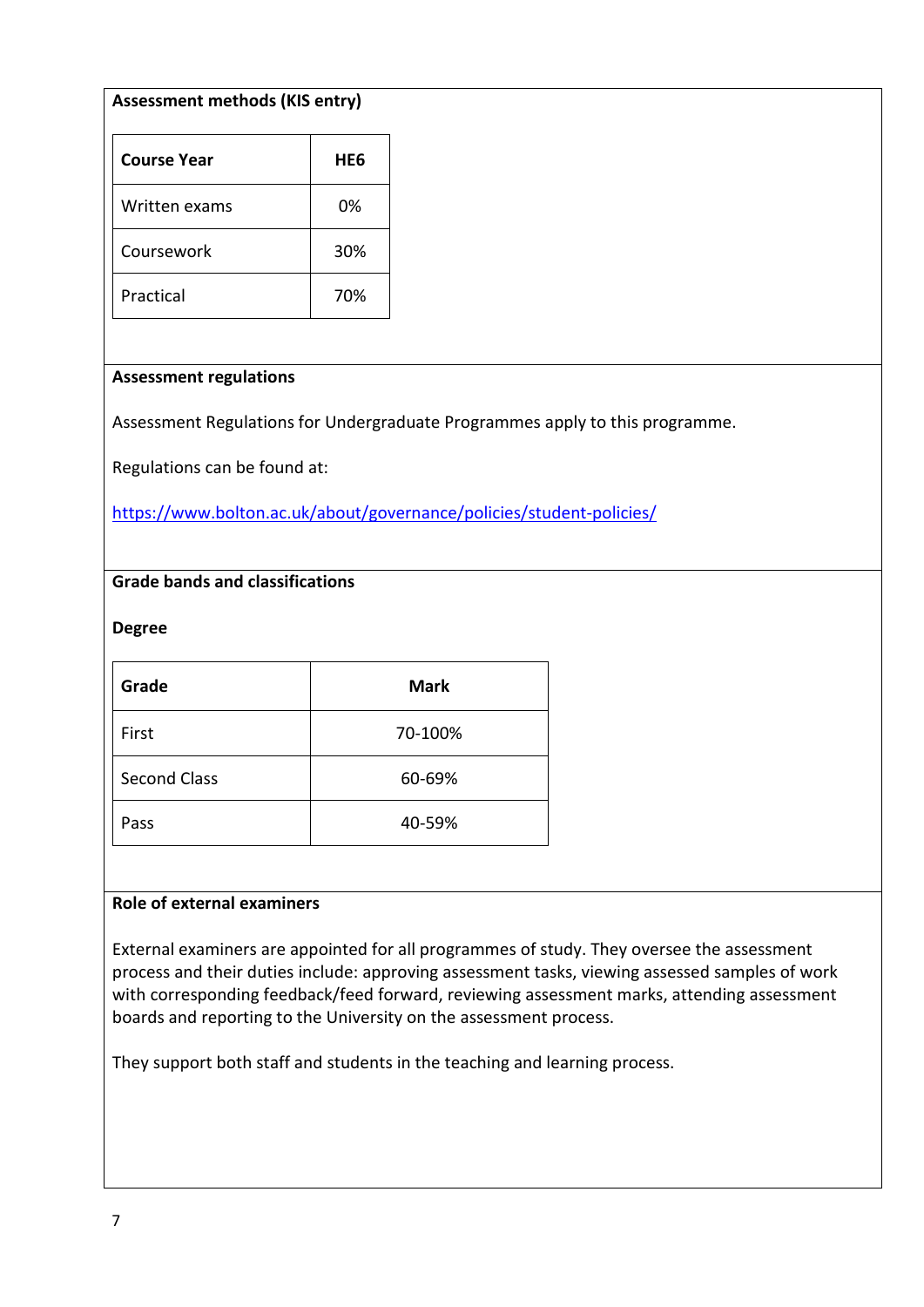# **Support for student learning**

There are many support networks in place across the college and the students are introduced to these during the induction process. This includes access to student support services which ensure that help is available for students with any learning difficulties or disabilities. The College is committed to promoting equality and diversity in all aspects of student life, ensuring that everyone is treated in a fair and consistent manner throughout their time on the programme. Further information is included in the Programme and Student handbooks which list the support available in more detail.

# **Programme Level:**

Students are given an induction in which they are introduced to the programme, facilities and the tutors on the programme. They are presented with a programme handbook which outlines specific information including module specifications and broader subjects including email addresses and contact numbers for the various services that the college provides. There will be an introduction to the programme identifying Level 6 expectations and any impact this has on the completion of work and assessment.

Students will receive one individual timetabled tutorial per semester to track their progress on the programme and discuss any issues regarding their studies. Further tutorials are available upon request. There are systems in place to account for any difficulties that students might encounter on the programme, including the option to apply for mitigating circumstances and extensions to deadlines.

# **Methods for evaluating and enhancing the quality of learning opportunities**

- Student Staff programme committees
- Focus groups
- Module reviews by staff and students
- Student Experience Surveys
- Annual quality monitoring and action planning
- Peer review/observation of teaching
- Professional development programme for staff REBEL
- External Examiner reports
- Quality Improvement Plan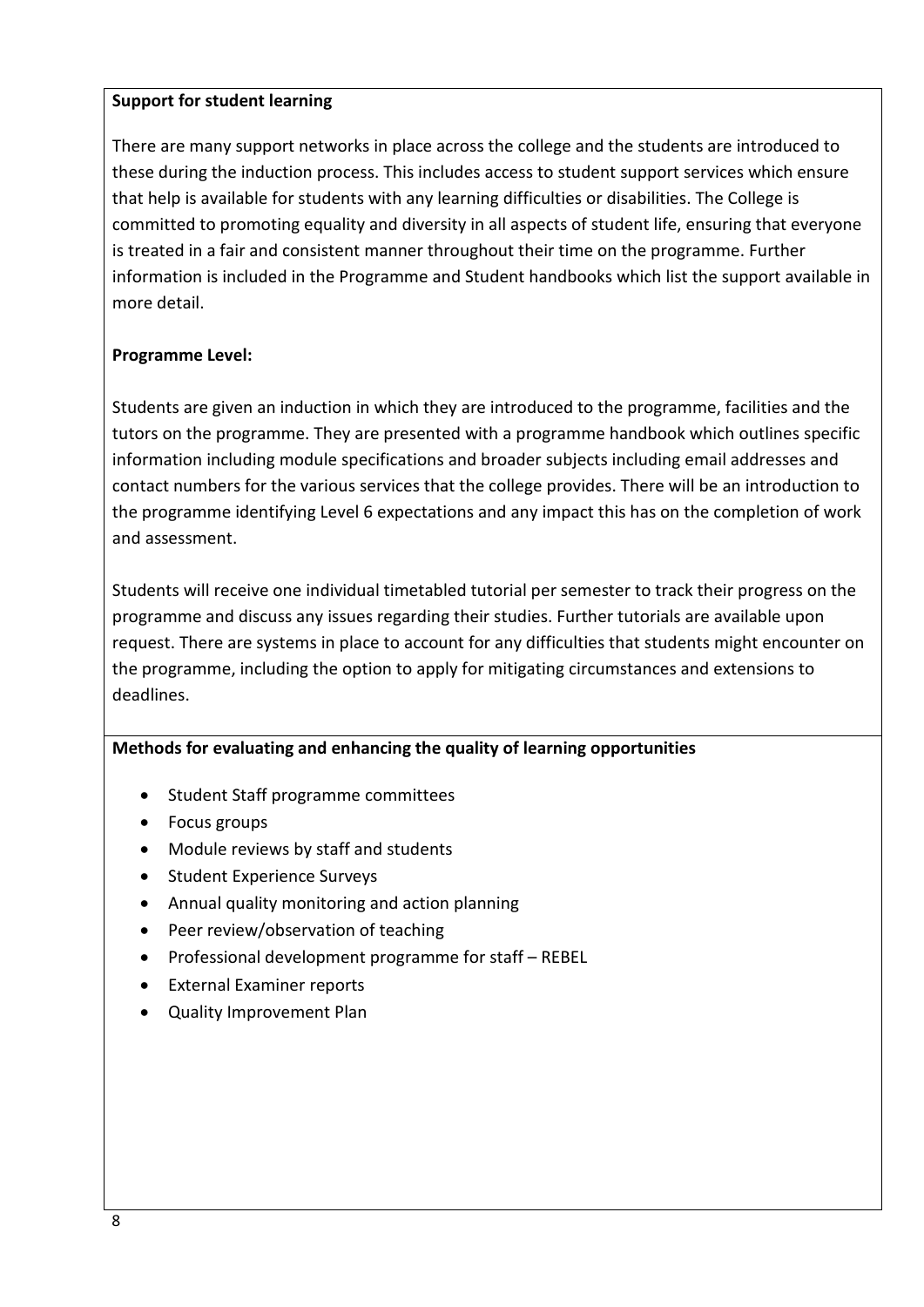**Other sources of information** • **Bradford College University Centre website:**  <https://www.bradfordcollege.ac.uk/study/university-centre> • **Student Handbook:** <https://www.bradfordcollege.ac.uk/study/university-centre/handbook> • **College Regulations:** [https://www.bradfordcollege.ac.uk/study/university](https://www.bradfordcollege.ac.uk/study/university-centre/handbook/regulations)[centre/handbook/regulations](https://www.bradfordcollege.ac.uk/study/university-centre/handbook/regulations) • VLE - Moodle - [https://moodle.bradfordcollege.ac.uk](https://moodle.bradfordcollege.ac.uk/) • Student Portal - <https://www.bradfordcollege.ac.uk/student-portal> • Learner Portal - [https://learnerportal.bradfordcollege.ac.uk](https://learnerportal.bradfordcollege.ac.uk/) • Students' Union - <https://www.bradfordcollege.ac.uk/student-services/students-union> • External Examiner Report <https://moodle.bradfordcollege.ac.uk/mod/book/view.php?id=302018&chapterid=7993> • Library Services - <https://www.bradfordcollege.ac.uk/student-services/library-services> • College Careers - [https://www.bradfordcollege.ac.uk/student-services/student-support/careers](https://www.bradfordcollege.ac.uk/student-services/student-support/careers-advice)[advice](https://www.bradfordcollege.ac.uk/student-services/student-support/careers-advice) **Document control** Author(s) Tom Aldersley **Approved by: Date approved:**

# **Effective from:** Academic Year 2020/21 **Document History:**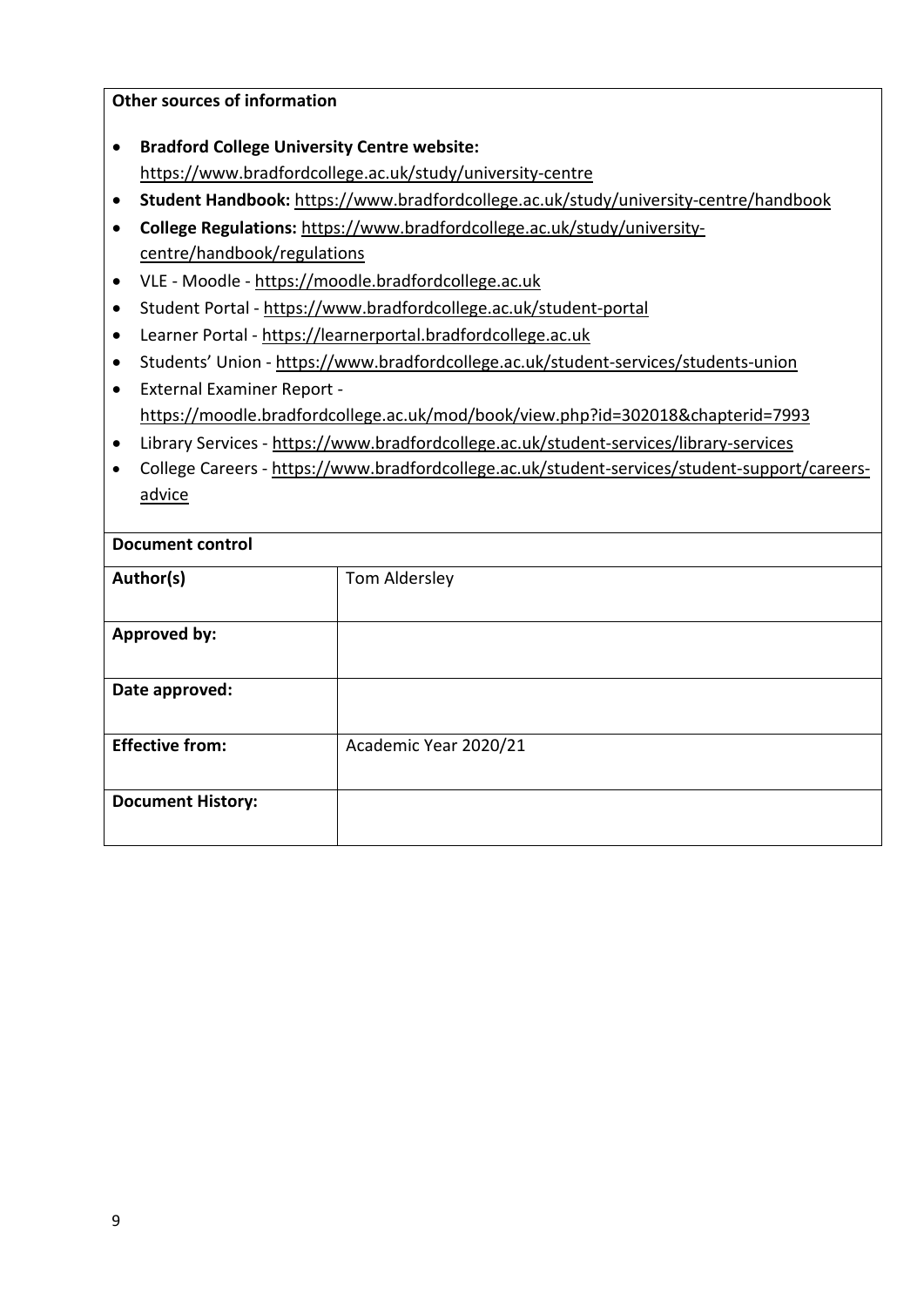# **Level 6**

| <b>Module title</b>        | <b>Module Code</b> | <b>Status</b><br>C/O | K1           | K <sub>2</sub> | K <sub>3</sub> | K <sub>4</sub> | C <sub>1</sub> | C <sub>2</sub> | C <sub>3</sub> | C <sub>4</sub> | <b>P1</b>  | P <sub>2</sub> | P <sub>3</sub> | P <sub>4</sub> | T1         | T2         | T <sub>3</sub> | T <sub>4</sub> |
|----------------------------|--------------------|----------------------|--------------|----------------|----------------|----------------|----------------|----------------|----------------|----------------|------------|----------------|----------------|----------------|------------|------------|----------------|----------------|
| <b>Advanced Creative</b>   |                    | $\mathsf C$          | <b>TD</b>    | <b>TDA</b>     | <b>TDA</b>     | <b>TDA</b>     | <b>TD</b>      |                | DA             | DA             | <b>TDA</b> | <b>TDA</b>     | DA             | DA             |            | <b>TDA</b> | <b>TDA</b>     |                |
| Practice.                  |                    |                      |              |                |                |                |                |                |                |                |            |                |                |                |            |            |                |                |
| <b>Individual Case</b>     |                    | $\mathsf C$          | $\mathsf{A}$ |                |                | <b>TD</b>      | DA             | <b>TDA</b>     | <b>TDA</b>     | <b>TDA</b>     | <b>TD</b>  |                | <b>TDA</b>     | DA             | <b>TDA</b> | <b>TD</b>  | D              |                |
| Study                      |                    |                      |              |                |                |                |                |                |                |                |            |                |                |                |            |            |                |                |
| Freelance Working          | HNUB60030          | $\mathsf{C}$         | <b>TDA</b>   |                | $\mathbf$      |                |                | <b>TD</b>      | <b>TD</b>      | TD             |            |                | <b>TDA</b>     | <b>TDA</b>     | <b>TDA</b> | T          | $\mathbf$      | <b>TDA</b>     |
| and Self                   |                    |                      |              |                |                |                |                |                |                |                |            |                |                |                |            |            |                |                |
| Employment in the          |                    |                      |              |                |                |                |                |                |                |                |            |                |                |                |            |            |                |                |
| <b>Creative Industries</b> |                    |                      |              |                |                |                |                |                |                |                |            |                |                |                |            |            |                |                |
| Independent                | <b>HNUB60027</b>   | $\mathsf{C}$         | D            | <b>TDA</b>     | <b>TDA</b>     | DA             | <b>TDA</b>     | DA             |                | <b>TA</b>      | DA         | <b>TDA</b>     | D              | D              | A          | DA         | <b>TDA</b>     | <b>TDA</b>     |
| Project                    |                    |                      |              |                |                |                |                |                |                |                |            |                |                |                |            |            |                |                |

K. Knowledge and understanding P. Practical, professional and subject specific skills C. Cognitive, Intellectual and thinking skills T. Transferable, key or personal skills